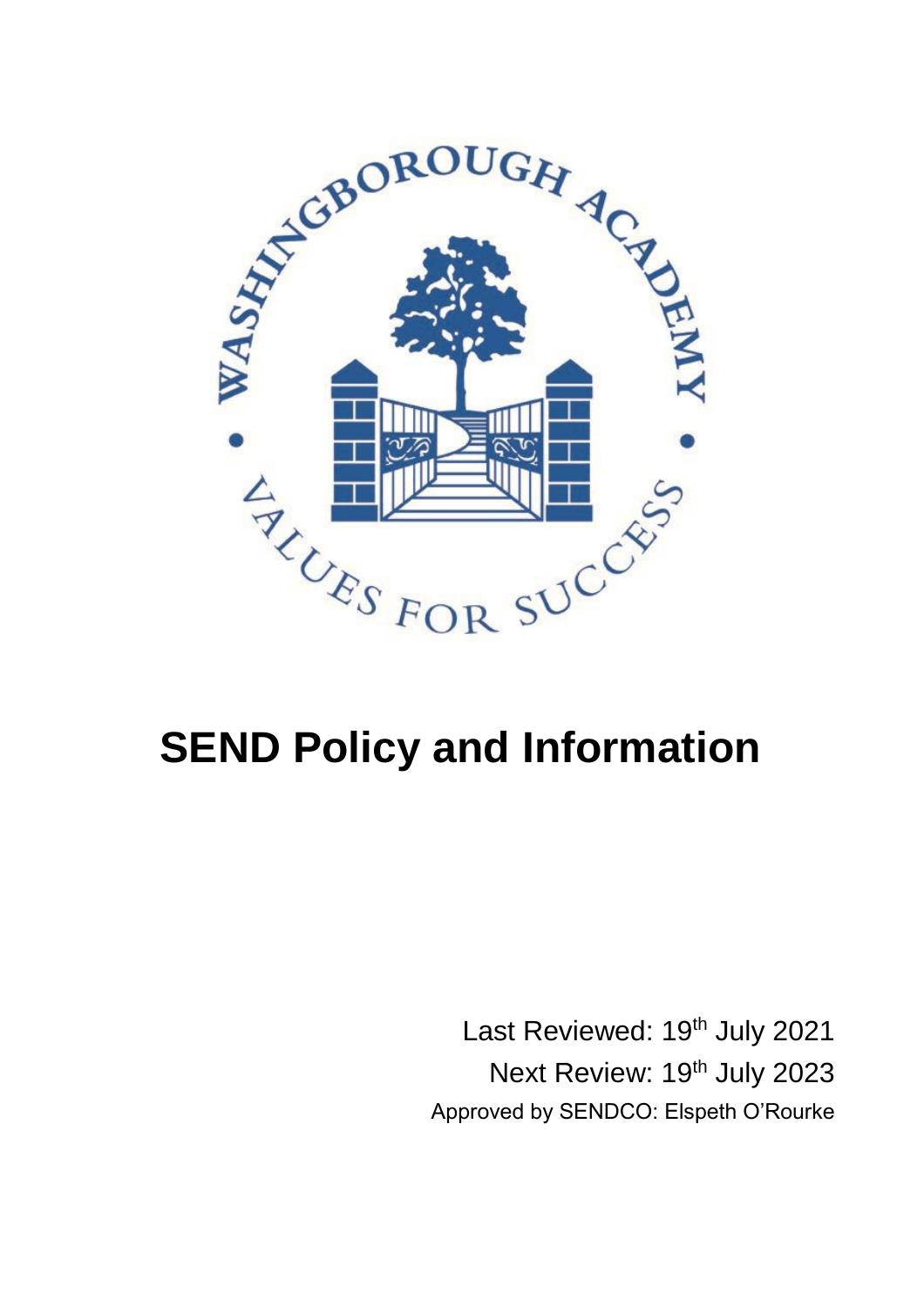

# **Aims**

Our SEND policy and information report aims to:

- Set out how our school will support and make provision for children with special educational needs (SEND)
- Explain the roles and responsibilities of everyone involved in providing for children with

SEND

*At Washingborough Academy we firmly believe that each child is unique and aim to provide them with the best possible support to enable all children to achieve their potential. We recognize that some children may need more support, at times, in order to achieve this and we will make every effort in order to ensure that they receive the appropriate level of support for the appropriate level of time. Support will be focused to ensure that they can fulfil their potential and achieve across the curriculum.* 

# **Legislation and guidance**

This policy and information report is based on the statutory Special Educational Needs [and](https://www.gov.uk/government/uploads/system/uploads/attachment_data/file/398815/SEND_Code_of_Practice_January_2015.pdf) [Disability \(SEND\) Code of Practice](https://www.gov.uk/government/uploads/system/uploads/attachment_data/file/398815/SEND_Code_of_Practice_January_2015.pdf) [a](https://www.gov.uk/government/uploads/system/uploads/attachment_data/file/398815/SEND_Code_of_Practice_January_2015.pdf)nd the following legislation:

- [Part 3 of the Children and Families Act 2014,](http://www.legislation.gov.uk/ukpga/2014/6/part/3) which sets out schools' responsibilities for children with SEND and disabilities
- [The Special Educational Needs and Disability Regulations 2014,](http://www.legislation.gov.uk/uksi/2014/1530/contents/made) which set out schools' responsibilities for education, health and care (EHC) plans, SEND coordinators

(SENDCOs) and the SEND information report

This policy also complies with our funding agreement and articles of association.

## **Definitions**

A child has SEND if they have a learning difficulty or disability which calls for special educational provision to be made for them.

They have a learning difficulty or disability if they have:

- A significantly greater difficulty in learning than the majority of others of the same age, or
- A disability, which prevents or hinders them from making use of facilities of a kind generally provided for others of the same age in mainstream schools.

Special educational provision is educational or training provision that is additional to, or different from, that made generally for other children or young people of the same age by mainstream schools.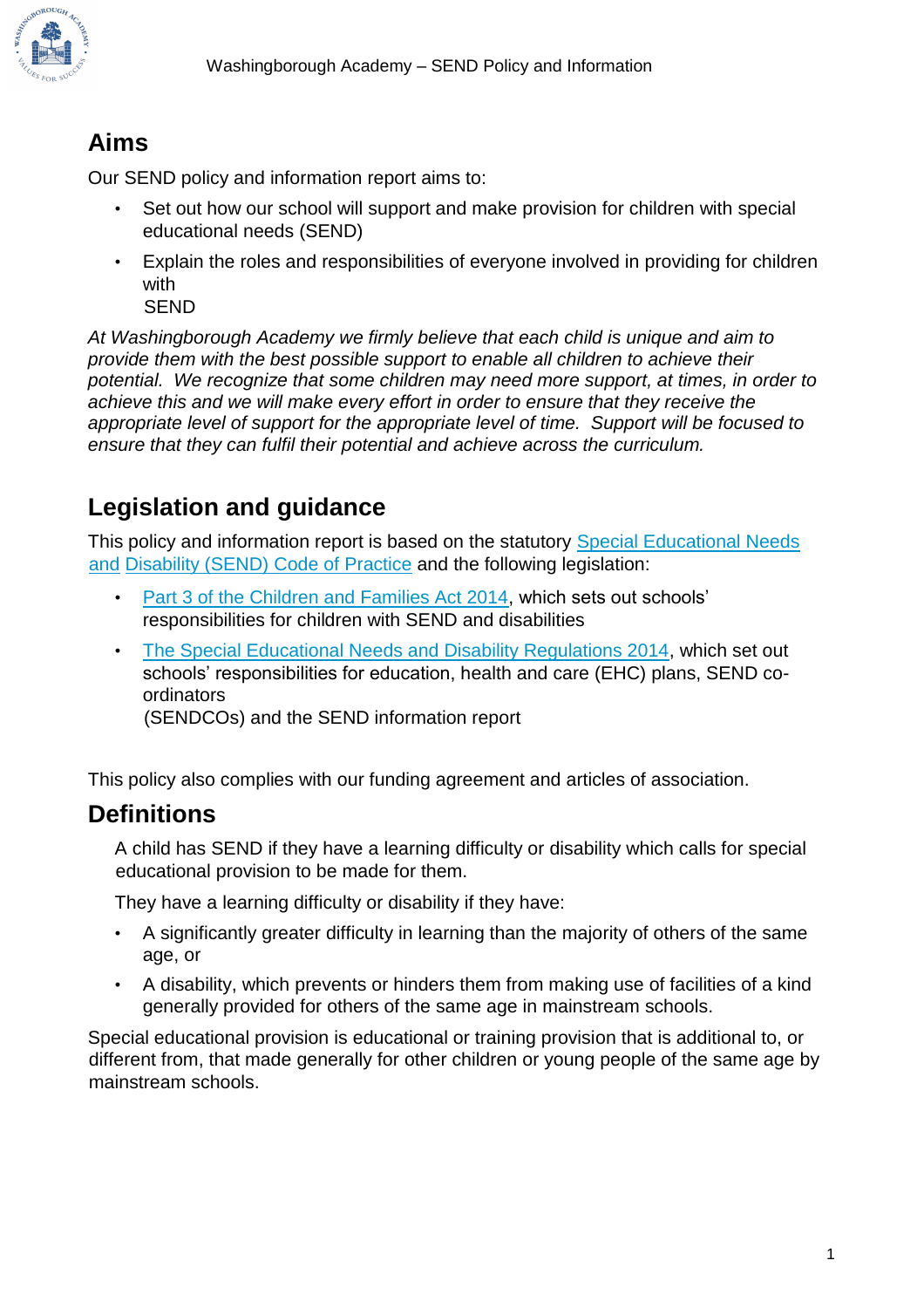# **Roles and responsibilities**

**The SENDCO** is Elspeth O'Rourke.

They will:

- Work with the Headteacher, Senior Leadership Team and SEND governor to determine the strategic development of the SEND policy and provision in the school
- Have day-to-day responsibility for the operation of this SEND policy and the coordination of specific provision made to support individual children with SEND, including those who have EHC plans.

Provide professional guidance to colleagues and work with staff, parents, and other agencies to ensure that children with SEND receive appropriate support and highquality teaching.

- Advise on the graduated approach to providing SEND support.
- Advise on the deployment of the school's delegated budget and other resources to meet children' needs effectively.
- Be the point of contact for external agencies, especially the local authority and its support services.
- Liaise with potential next providers of education to ensure children and their parents are informed about options and a smooth transition is planned.
- Work with the Headteacher and governing board to ensure that the school meets its responsibilities under the Equality Act 2010 with regard to reasonable adjustments and access arrangements.
- Ensure the school keeps the records of all children with SEND up to date.

## **The SEND Governor**

The SEND Governor will:

- Help to raise awareness of SEND issues at governing board meetings.
- Monitor the quality and effectiveness of SEND and disability provision within the school and update the governing board on this.
- Work with the Headteacher and SENDCO to determine the strategic development of the SEND policy and provision in the school.

#### **The Headteacher**

The Headteacher will:

- Work with the SENDCO and SEND Governor to determine the strategic development of the SEND policy and provision in the school.
- Have overall responsibility for the provision and progress of learners with SEND and/or a disability.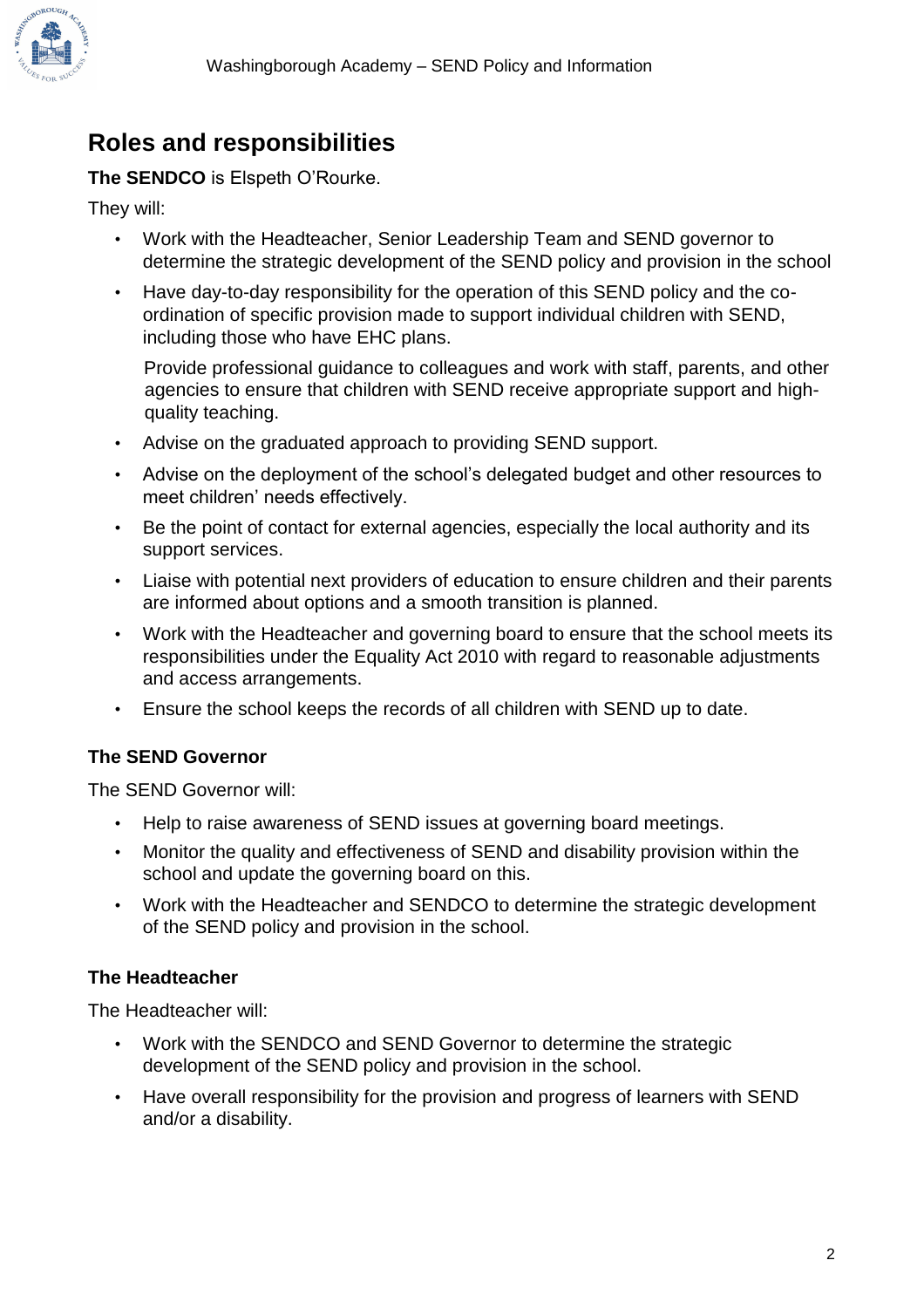

# **Class teachers**

Each class teacher is responsible for:

- The progress and development of every child in their class.
- Working closely with any teaching assistants or specialist staff to plan and assess the impact of support and interventions and how they can be linked to classroom teaching.
- Working with the SENDCO to review each child's progress and development and decide on any changes to provision.
- Ensuring they follow this SEND policy.

# **SEND information report**

## **The kinds of SEND that are provided for**

There are four categories of Special Educational Needs and children can fall into one or more of these categories:

- Cognition and Learning: e.g. Autistic Spectrum Condition, Asperger's Syndrome, Speech and Language difficulties.
- Communication and Interaction: e.g. dyslexia, dyspraxia.
- Emotional, Behavioural and Social: e.g. ADHD.
- Sensory and Physical: e.g. visual impairments, processing difficulties, epilepsy.

## **Identifying children with SEND and assessing their needs**

Some children find learning more challenging than others and may need extra support to achieve their full potential.

For example, they might have difficulty with:

- Expressing themselves
- Interacting with others
- Reading, writing and maths
- Following lessons
- Controlling their emotions
- Sensory or physical mobility These difficulties can be barriers to learning. At Washingborough Academy we assess all children to identify their strengths and needs and how they can best be supported. Each child's progress is carefully monitored by their class teacher and we are then able to quickly identify when a child may require some additional support in a particular area. We will assess each child's current skills and levels of attainment on entry, which will build on previous settings and Key Stages, where appropriate. Class teachers will make regular assessments of progress for all children and identify those whose progress: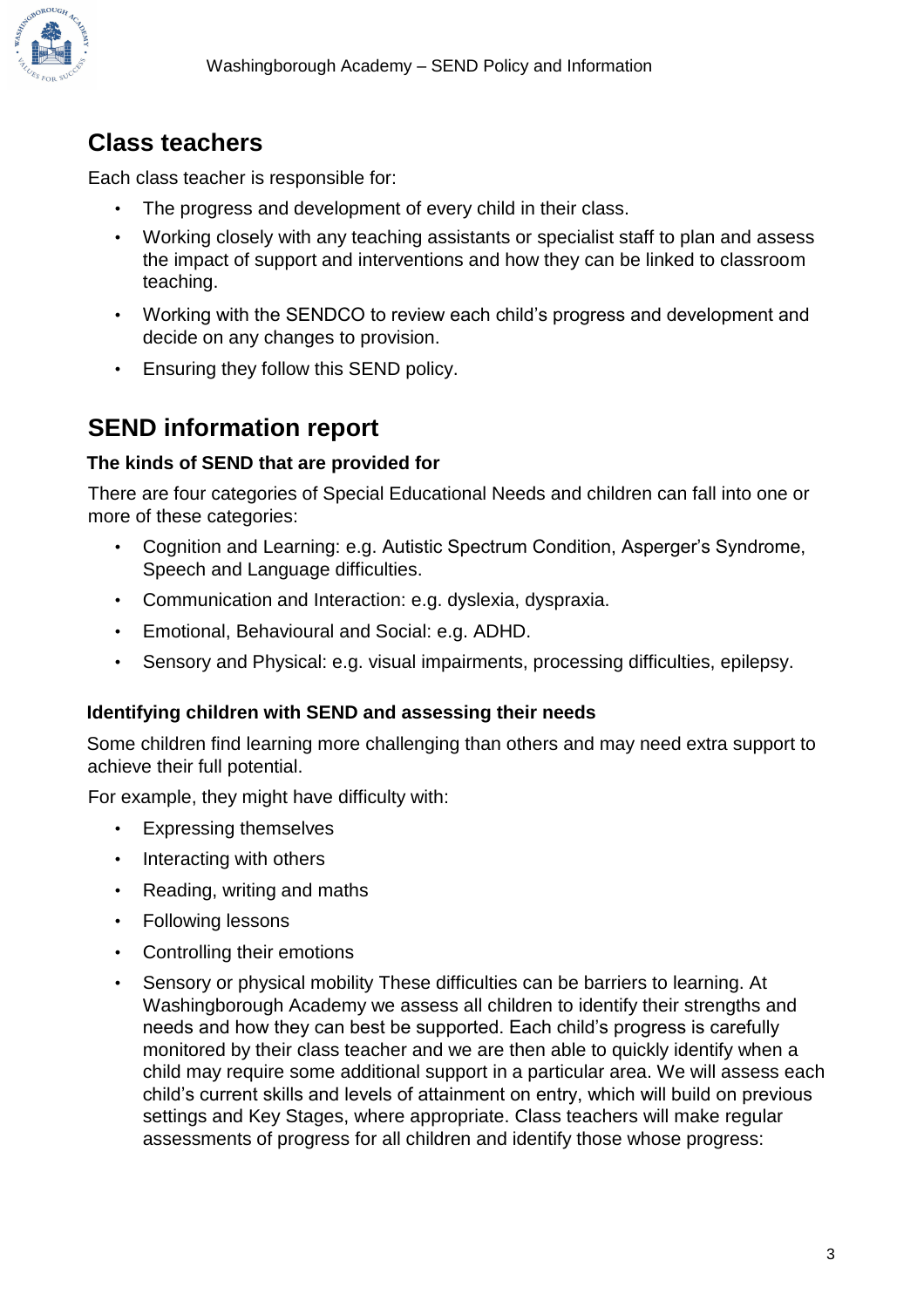

Washingborough Academy – SEND Policy and Information

- Is significantly slower than that of their peers starting from the same baseline.
- Fails to match or better the child's previous rate of progress.
- Fails to close the attainment gap between the child and their peers.
- Widens the attainment gap.

This may include progress in areas other than attainment, for example, social needs.

Slow progress and low attainment will not automatically mean a child is recorded as having SEND.

If a class teacher has identified an area of need, then this will be recorded as an Initial Concern. This will be discussed with parents. Progress in this area will then be monitored and if little/no progress is made then it may be appropriate to move on to the Special Needs Register.

When deciding whether special educational provision is required, we will start with the desired outcomes, including the expected progress and attainment, and the views and the wishes of the child and their parents.

We will use this to determine the support that is needed and whether we can provide it by adapting our core offer, or whether something different or additional is needed.

When a child is on the Special Needs Register, they will have a SEND Support Plan put in place. This will identify targets to be met and strategies to support this. This will be reviewed on a termly basis in consultation with the child, parent and teacher.

#### **Consulting and involving children and parents**

What should you do if you think your child has Special Educational Needs?

- Speak to your child's class teacher and share your concerns. They will consider the latest assessment results, observations and general notes about your child.
- If your child's class teacher thinks it is necessary, they will arrange a meeting with the SENDCO to discuss the concerns.
- If necessary, a SEND Support Plan will be put in place and this will be reviewed on a termly basis.
- If appropriate, and with permission of the parents, outside agencies may be brought in to support the child.

We firmly believe that ensuring strong communication links between home and school provides the child with highest level of support. These conversations will make sure that:

- Everyone develops a good understanding of the child's areas of strength and difficulty.
- We take into account the parents' concerns.
- Everyone understands the agreed outcomes sought for the child.
- Everyone is clear on what the next steps are.

Notes of these discussions will be added to the child's record.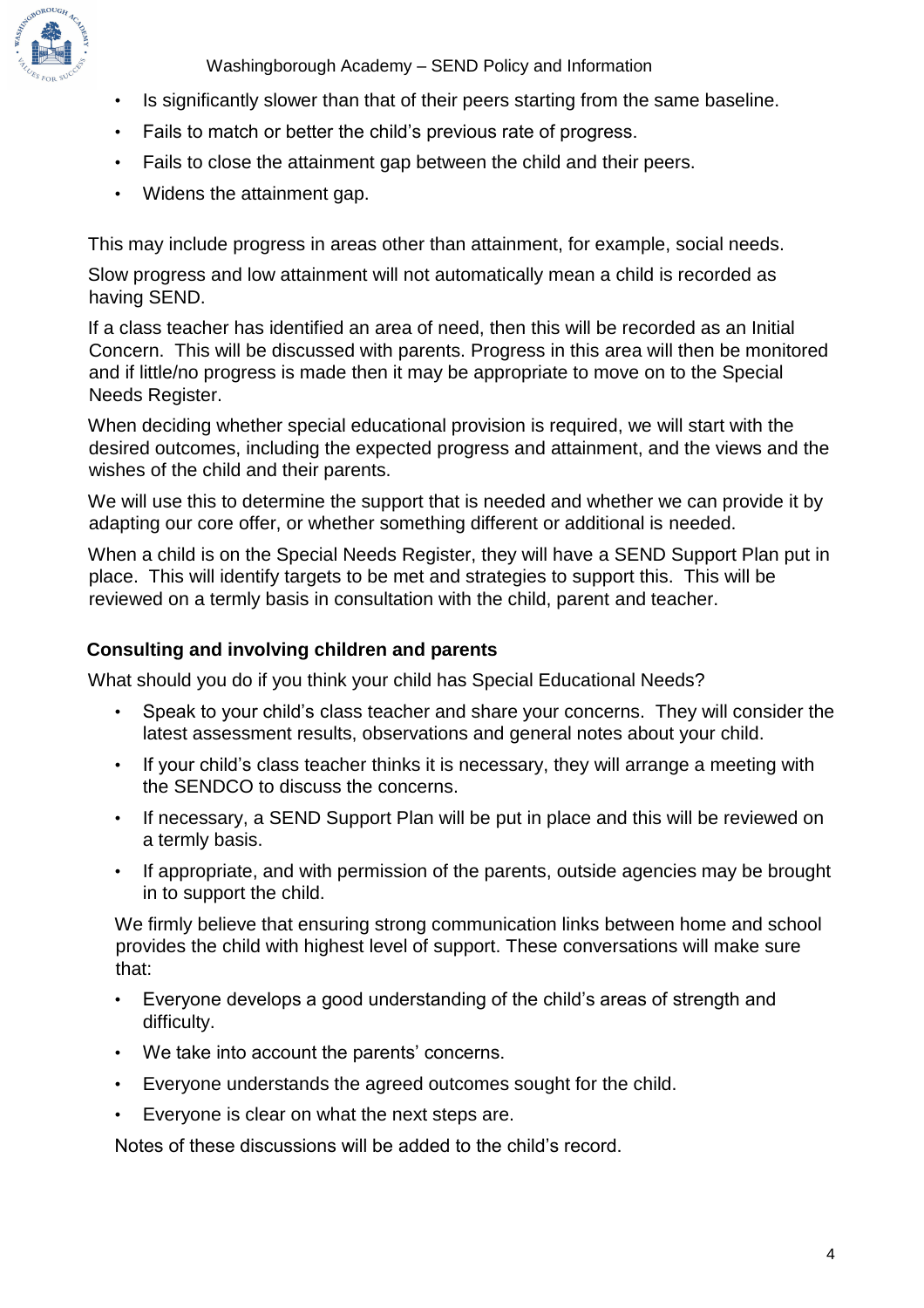

At all stages of this process, we will ensure that the child's voice is heard and listened to. Their voice forms an integral part of each review.

#### **Assessing and reviewing children' progress towards outcomes**

We will follow the graduated approach and the four-part cycle of **assess, plan, do, review**.

The class teacher will work with the SENDCO to carry out a clear analysis of the child's needs. This will draw on:

- The teacher's assessment and experience of the child.
- Their previous progress and attainment and behaviour.
- Other teachers' assessments, where relevant.
- The child's development in comparison to their peers and national data.
- The views and experience of parents.
- The child's own views.
- Advice from external support services, if relevant.

A SEND Support Plan will be created for each child and this will be reviewed regularly. Parents and children will be invited to meet with the class teacher three times a year to discuss strategies and progress made. If a child is struggling to make progress and meet the specific targets, outside agencies may be involved to support their progress. If progress continues to be difficult, then it may be appropriate to discuss the need to apply for an Education and Health Care Plan which requests extra funding to support the progress of your child.

All teachers and support staff who work with the child will be made aware of their needs, the outcomes sought, the support provided, and any teaching strategies or approaches that are required. We will regularly review the effectiveness of the support and interventions and their impact on the child's progress.

#### **Supporting children moving between phases and preparing for adulthood**

We will share information with the school, college, or other setting the child is moving to. We will agree with parents and children which information will be shared as part of this. At the end of each year, students will take part in Transition Days which will allow them to meet their new teacher and visit their new class. For those children who need further support, we offer an Enhanced Transition which could include extra visits/smaller group sizes to the new setting, small group activities with their new teacher or 'walking the route' so that they feel confident moving to and from the new class.

#### **Our approach to teaching children with SEND**

All our teachers are responsible and accountable for the progress and development of all the children in their class.

High quality teaching is our first step in responding to children who have SEND. This will be differentiated for individual children. This will include a range of strategies such as:

• Differentiated Curriculum – to cater for different academic levels or specific interests.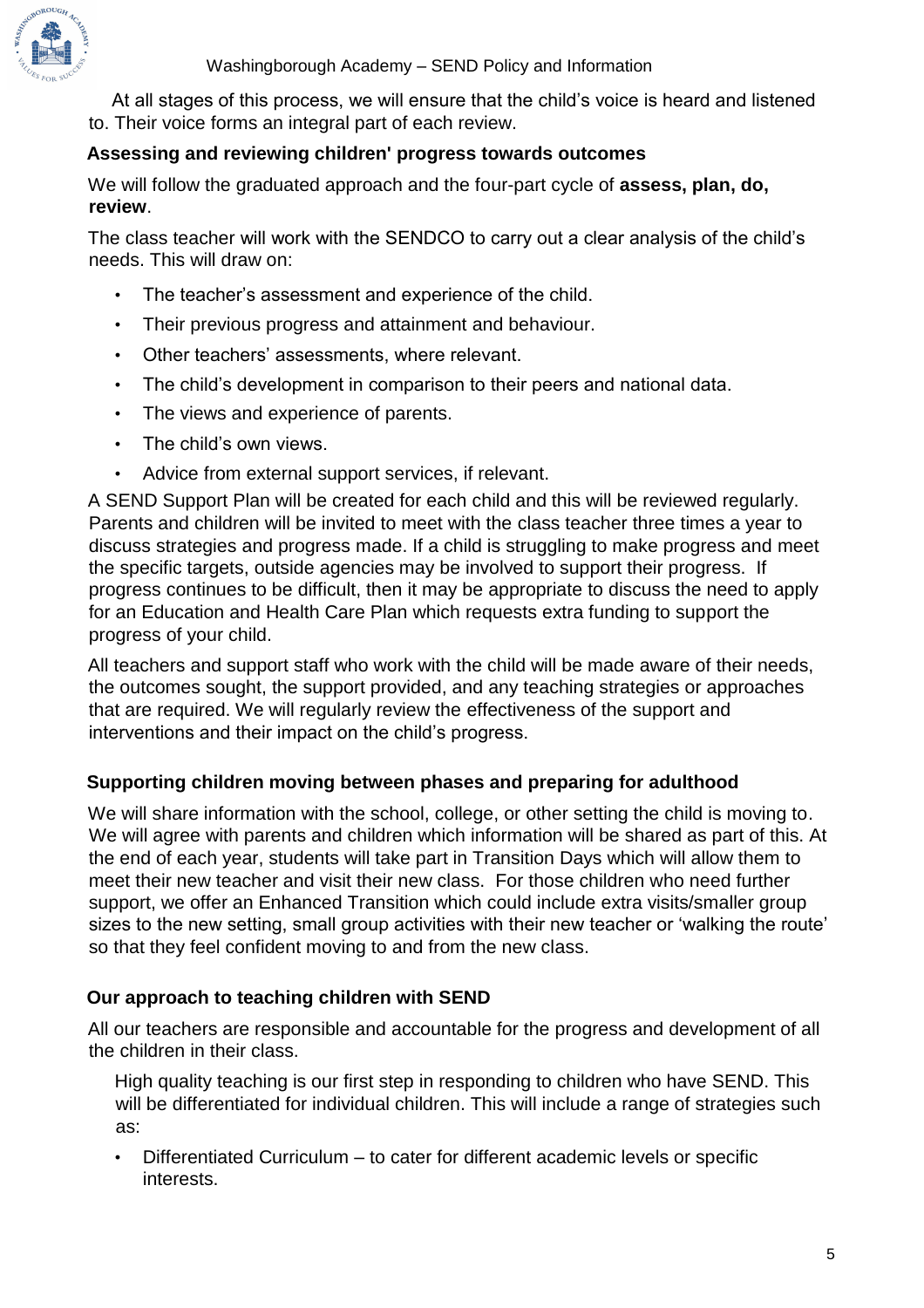

Washingborough Academy – SEND Policy and Information

- Use of ICT to help your child record work or access information, e.g. using an iPad or educational app.
- 1:1 Work to provide a higher level of support if the class teacher thinks that this would be beneficial.
- Small Group Work the class teacher may identify a specific learning intention that will be targeted to work on within a small group.
- Visual Aids this might include a visual timetable or extra resources to support learning or behaviour choices.
- Concrete Apparatus we try to use a range of practical equipment to support children's learning at all ages.
- Classroom Layout when appropriate, children will be given a specific place/chair etc to support their learning needs which will be planned as part of the classroom environment.
- Talking Partners these are used to encourage children to share ideas and work collaboratively.
- Cross Curricular Themes these include 'Launch Pad Days' to engage children and encourage them to link their learning to real life experiences.

We will also provide a range of targeted interventions. These include:

- Precision Teaching for spelling and times tables
- Gaps in Maths
- Gaps in Literacy
- Reading Comprehension
- Lego Club Therapy
- Handwriting
- Spelling
- Pre-Learning in Maths
- Pre-Learning in Literacy

When appropriate and after consultation with parents, outside agencies will also be brought in to support us in providing your child with a specific level of support. Please, see section 5.9 for further information.

#### **Adaptations to the curriculum and learning environment**

We make the following adaptations to ensure all children' needs are met:

- Providing all children with an exciting and purposeful curriculum which includes Values Education, food education and a strong emphasis on valuing the individual to ensure that all children are engaged and eager to learn.
- Differentiating our curriculum to ensure all children are able to access it, for example, by grouping, 1:1 work, teaching style, content of the lesson, etc.
- Adapting our resources and staffing.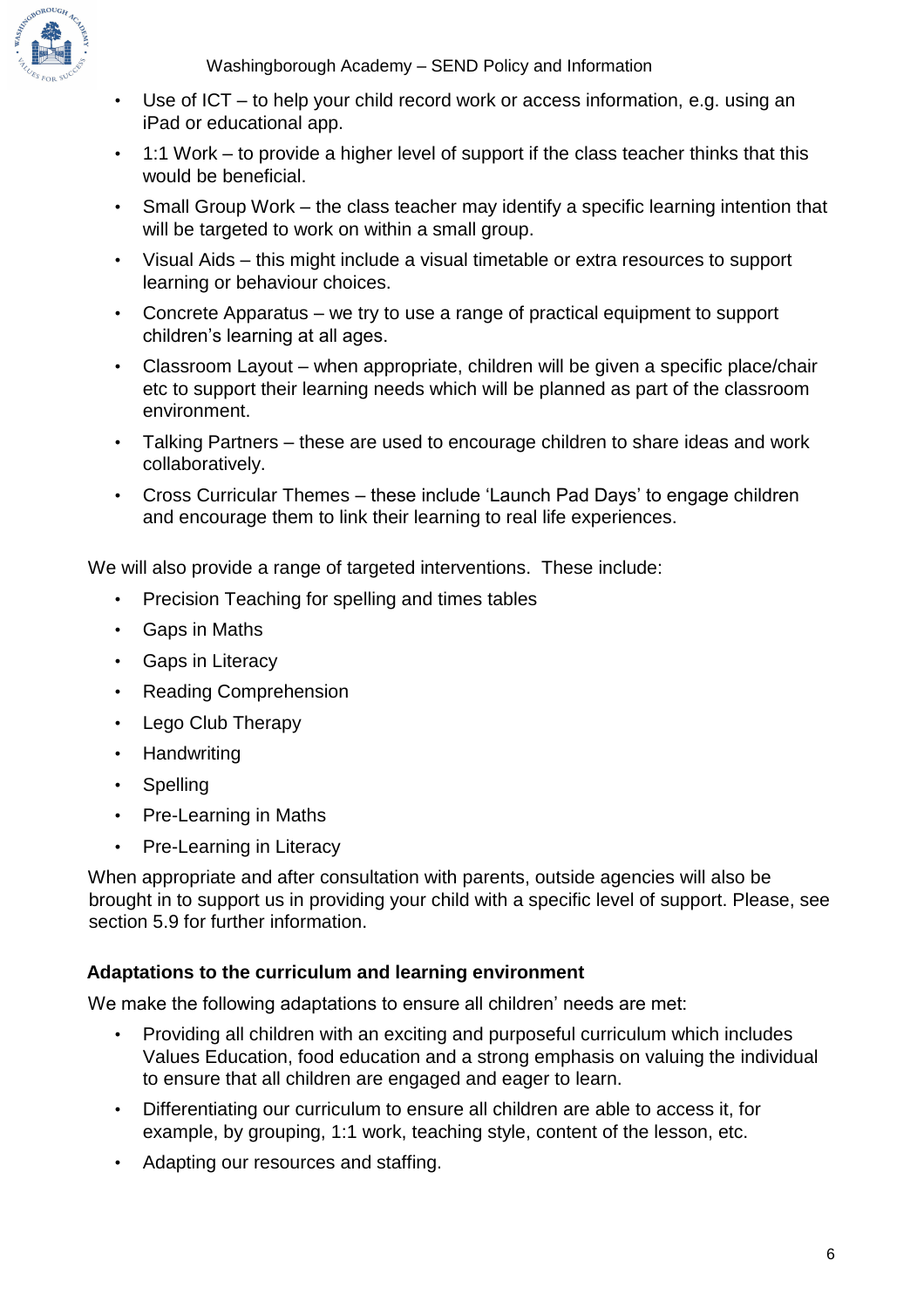

Washingborough Academy – SEND Policy and Information

- Using recommended aids, such as laptops, coloured overlays, visual timetables, larger font, etc.
- Differentiating our teaching, for example, giving longer processing times, prelearning of key vocabulary, reading instructions aloud, etc.

## **Additional support for learning**

We have 5 teaching assistants who are trained to deliver interventions. Some examples of these are Precision Teaching, Gaps in Maths, Gaps in English, handwriting, fine/gross motor control activities and behaviour plans to promote positive actions.

Teaching assistants will support children on a 1:1 basis or in small groups when appropriate.

We work with the following agencies to provide support for children with SEND:

- CASY Counselling
- Behavioural Outreach Support Service
- Working Together Team
- Child Reintegration Team
- Team Around the Child
- Early Help Team
- Grief and Loss Team
- Specialist Teaching Team
- Educational Psychologists
- Occupational Health Therapists
- Physiotherapists
- Speech and Language Therapists
- Child and Adolescent Mental Health
- Paediatric Consultants

## **Expertise and training of staff**

Our SENDCO has over twenty years teaching experience and has successfully completed the National Professional Qualification for SENDCo Award. She has undertaken training on different areas within Special Educational Needs and continues to do so in line with CPD requirements. The SENDCO has two days a week to manage SEND provision.

All teaching staff have Qualified Teacher Status and take part in whole school SEND based CPD. This is delivered by the SENDCO, peers or outside agencies.

We have a team of Learning Support Assistants, including an Emotional Learning Support Assistant.

Recent training has included Trauma Informed Practice (for enabling children with Adverse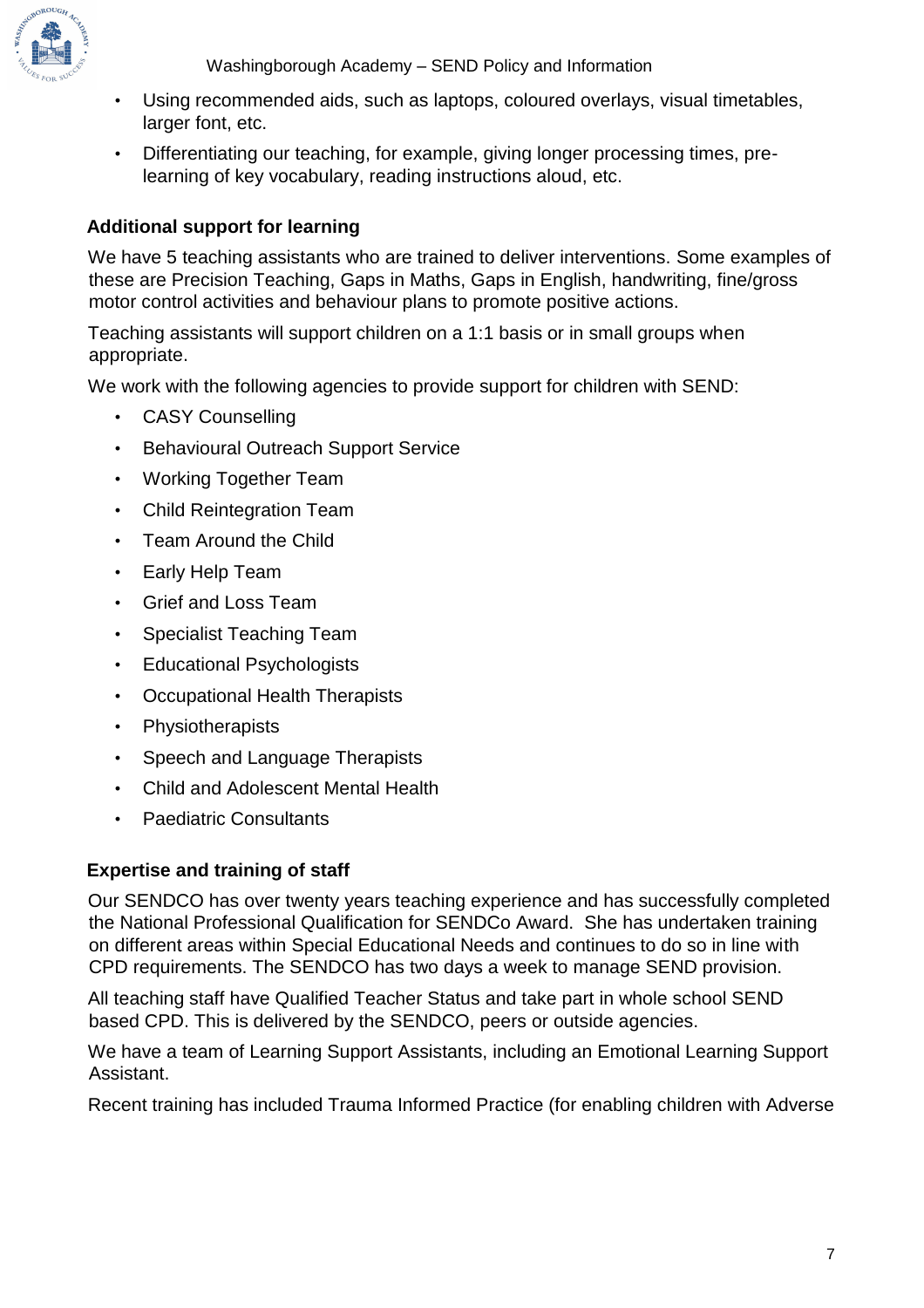

Childhood Experiences), Precision Teaching, Morphology, Lego Therapy, Sensory Circuits and Autism Awareness. Midday supervisors and LSAs will also receive training in Positive Play techniques.

#### **Securing equipment and facilities**

We work closely as a teaching team within the school and with outside agencies to identify equipment and facilities that can provide children with SEND with the best possible outcomes. For example, we use the Specialist Teaching Team assessments to identify key areas in which we can support the child's development academically and socially. For example, we have a Lego Club to develop social and behavioural skills and we made an application for funding for the Lego kits from the Pupil Reintegration Team. We have also created a unique Sensory Room which provides our children with a safe and nurturing space.

#### **Evaluating the effectiveness of SEND provision**

We evaluate the effectiveness of provision for children with SEND with the support of Provision Map. We ensure that interventions are enabling children to make progress by:

- Reviewing children's individual progress towards their goals each term.
- Reviewing the impact of interventions after a specified period of time.
- Monitoring by the SENDCO.
- Using provision maps to measure progress.
- Holding informal termly reviews and formal annual reviews for children with statements of SEND or EHC plans.

#### **Enabling children with SEND to engage in activities available to those in the school who do not have SEND**

All of our extra-curricular activities and school visits are available to all our children, including our before-and after-school clubs.

All children are encouraged to go on our residential trip in UKS2 and support is put in place to ensure that any particular needs are met, such as medical/dietary/physical or emotional needs. Children with SEND take part in all aspects of school life: for example, taking roles in school productions, after school clubs, music festivals, team sports, choir and School Council.

We are very proud of our TastEd curriculum that runs throughout the school and enables all children to access different aspects and awareness of 'food education'. This multi-

sensory approach to learning is very successful with children with SEND and promotes positive achievements for all.

All children are encouraged to take part in sports day/school plays/special workshops, etc. We have a very strong 'biking' ethos, with our own cycling track on the school field. All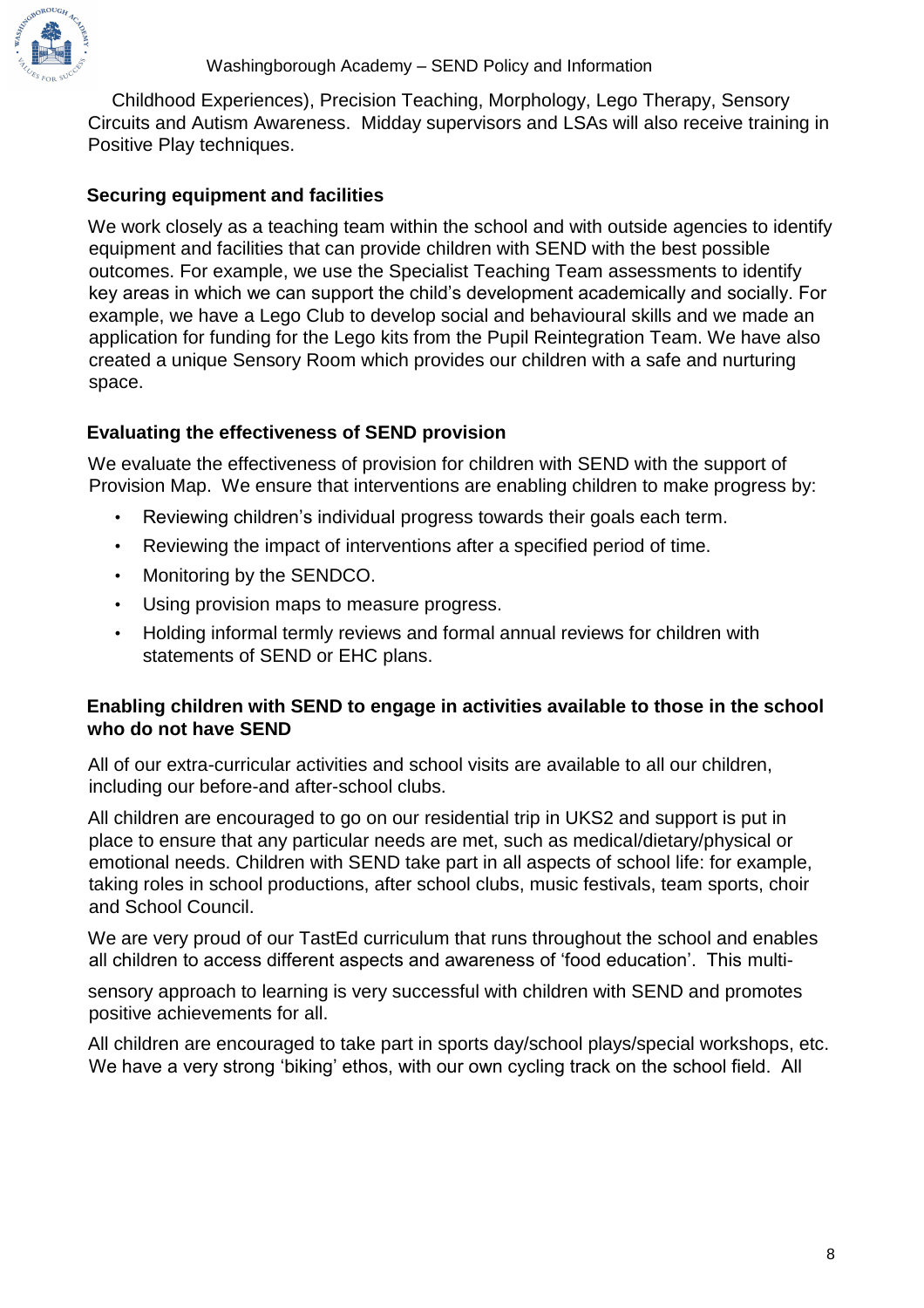students are supported in accessing this area of the curriculum. Teachers will liaise with parents, where appropriate, to ensure all activities are accessible, either through enhanced support or by alternative resources.

No child is ever excluded from taking part in these activities because of their SEND or disability. For example, extra staffing or specialized equipment will be provided to ensure that every child can access a bike ride or a food activity. We use our very talented LSAs to support children at break and lunch times to make sure that all children are included and can take part in activities. Access to information can be adapted, for example a larger font or different coloured paper.

All students are encouraged to join in through the use of engaging activities that allow for the development and progression of skills. An inclusive ethos, supported by a clear anti bullying policy drawn up in consultation with children and staff, ensures that children feel confident in accessing all areas of the curriculum.

Our academy is single story but on a split level. There are a number of steps between areas, but there is wheelchair access available, including a portable ramp. Curriculum access is considered at planning stages by teachers and is included in support plans. Please, refer to our Accessibility Policy for further detail.

[http://fluencycontent2-schoolwebsite.netdna](http://fluencycontent2-schoolwebsite.netdna-ssl.com/FileCluster/WashingboroughAcademy/MainFolder/Accessibility_Plan-2018docx.pdf)[ssl.com/FileCluster/WashingboroughAcademy/MainFolder/Accessibility\\_Plan-](http://fluencycontent2-schoolwebsite.netdna-ssl.com/FileCluster/WashingboroughAcademy/MainFolder/Accessibility_Plan-2018docx.pdf)[2018docx.pdf](http://fluencycontent2-schoolwebsite.netdna-ssl.com/FileCluster/WashingboroughAcademy/MainFolder/Accessibility_Plan-2018docx.pdf)

#### **Support for improving emotional and social development**

We provide support for children to improve their emotional and social development in the following ways:

- We have a zero-tolerance approach to bullying.
- We have a dedicated Emotional Literacy Support Assistant.
- We have a Sensory Classroom to provide children with a calm and safe environment in which they can explore their feelings.
- Children with SEND are encouraged to be part of the school council.
- We are introducing a Lego Club, which provides children with support in developing social and communication skills.
- Our LSAs and Midday Supervisors undertake training to provide them with skills to ensure break times and lunch times are happy times.
- We work with outside agencies such as the Early Help Workers, the Child Reintegration Team, Behavioural Outreach Support Service and CASY Counselling to provide children with strategies and support mechanisms to deal with emotional and social development.

#### **Working with other agencies**

We work closely with a range of outside agencies in order to provide our children with the highest level of targeted support. Please see section 5.8 for examples of agencies that we work with. This can include meetings, training, observations and assessments.